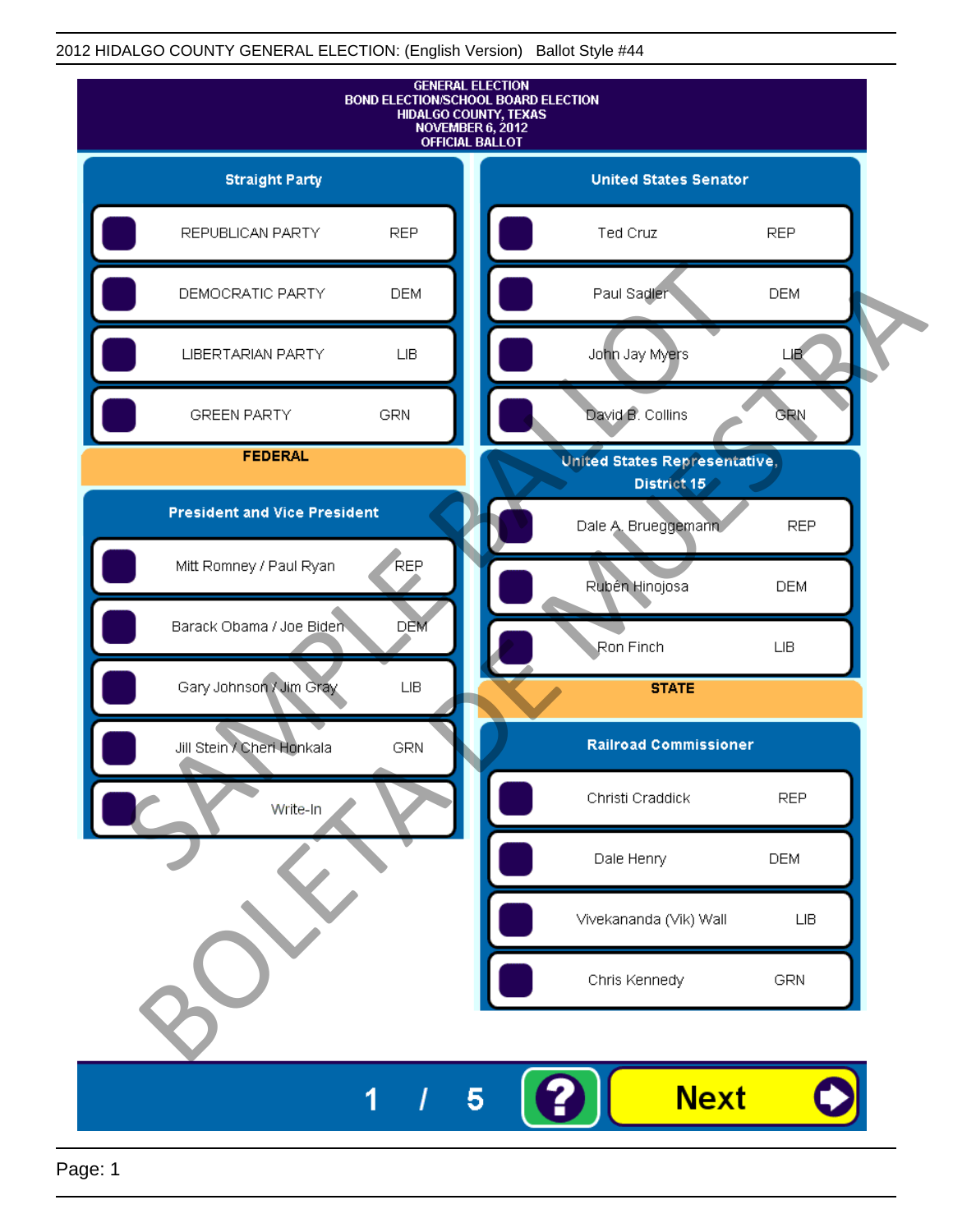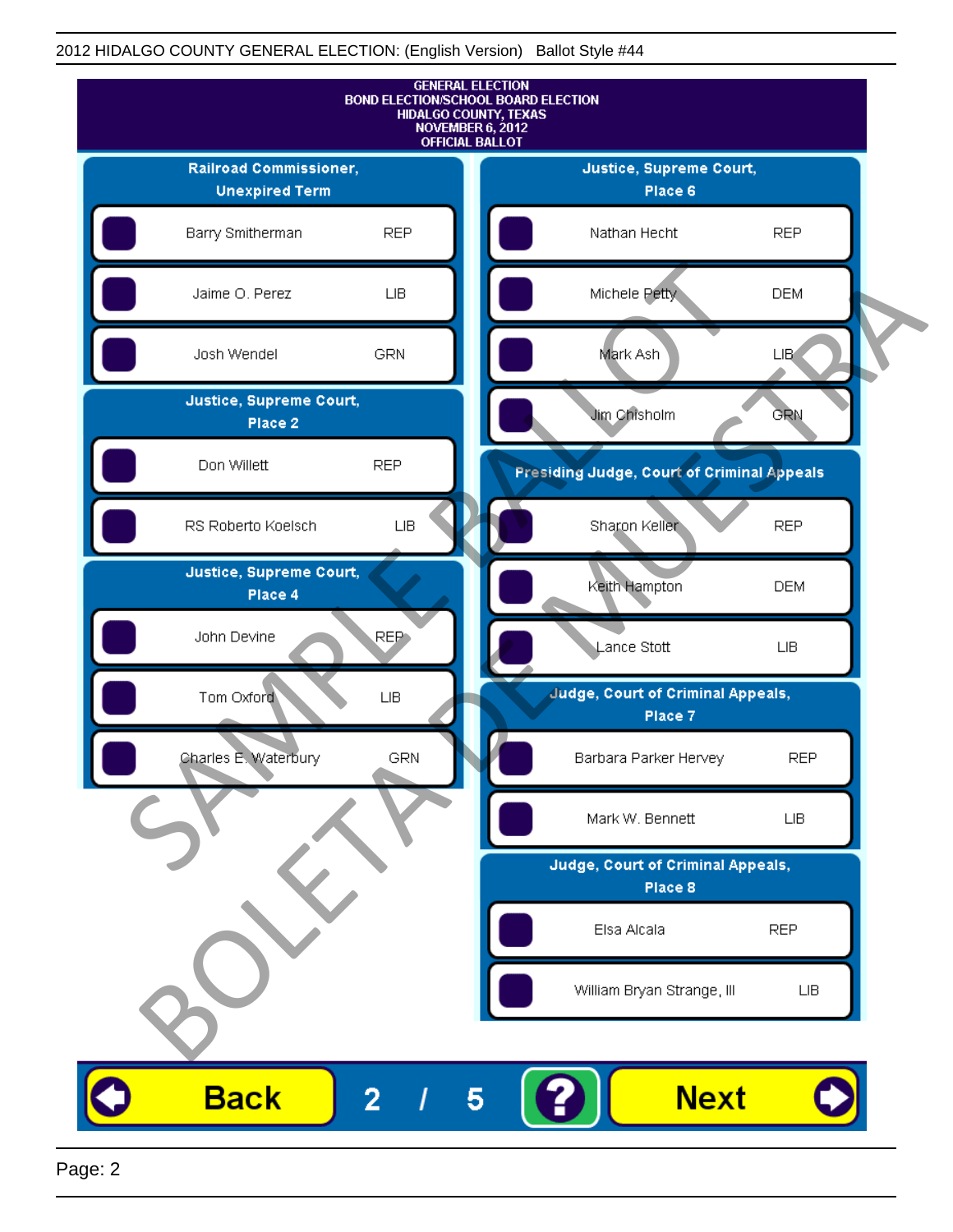

Page: 3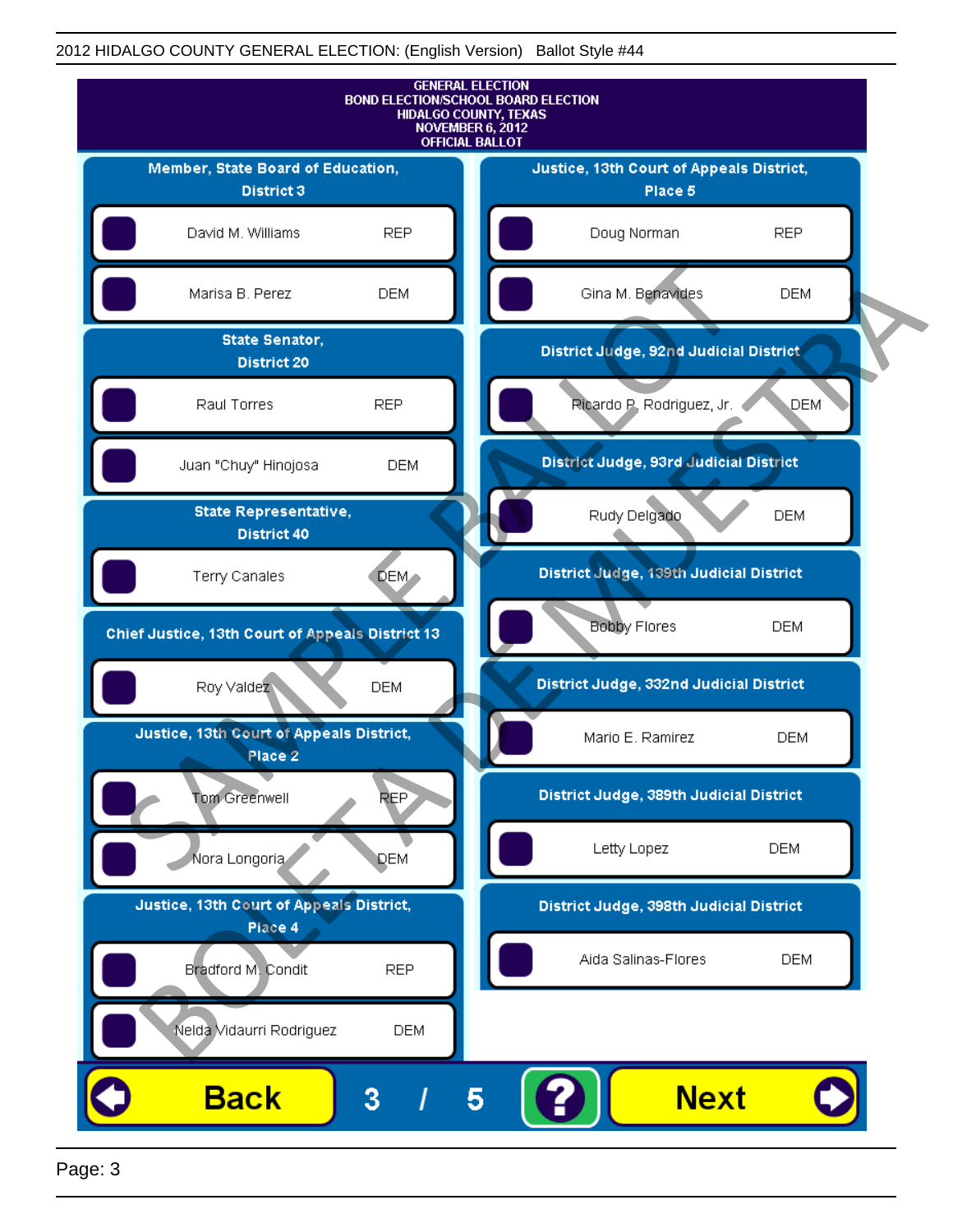| <b>GENERAL ELECTION</b><br><b>BOND ELECTION/SCHOOL BOARD ELECTION</b><br>HIDALGO COUNTY, TEXAS<br>NOVEMBER 6, 2012<br><b>OFFICIAL BALLOT</b>                               |              |                                                             |
|----------------------------------------------------------------------------------------------------------------------------------------------------------------------------|--------------|-------------------------------------------------------------|
| District Judge, 430th Judicial District                                                                                                                                    |              | EDINBURG CONSOLIDATED INDEPENDENT SCHOOL<br><b>DISTRICT</b> |
| Israel Ramon, Jr.                                                                                                                                                          | <b>DEM</b>   | FOR SCHOOL BOARD TRUSTEE,<br>Place 4                        |
| District Judge, 449th Judicial District                                                                                                                                    |              | Alex Rios                                                   |
| Jesse Contreras                                                                                                                                                            | <b>DEM</b>   | Robert Peña Jr.                                             |
| <b>COUNTY</b>                                                                                                                                                              |              | Irma Salazar Peña                                           |
| <b>Sheriff</b>                                                                                                                                                             |              | Alfredo Salinas                                             |
| Robert Caples                                                                                                                                                              | <b>REP</b>   | FOR SCHOOL BOARD TRUSTEE,<br>Place 6                        |
| Guadalupe "Lupe" Trevino                                                                                                                                                   | <b>J</b> DEM | Xavier Salinas                                              |
| HIDALGO COUNTY DRAINAGE DISTRICT NUMBER ONE                                                                                                                                |              | Carmen Gonzalez                                             |
| <b>BOND ELECTION</b>                                                                                                                                                       |              | FOR SCHOOL BOARD TRUSTEE,                                   |
| THE ISSUANCE OF \$184,000,000.00 IN BONDS AND THE<br>LEVYING OF THE TAX IN PAYMENT THEREOF FOR<br>IMPROVEMENTS TO THE DRAINAGE DISTRICT'S STORM<br><b>DRAINAGE SYSTEM?</b> |              | Place 7<br>Jaime Solis                                      |
| FOR                                                                                                                                                                        |              | Ciro Trevino                                                |
| <b>AGAINST</b>                                                                                                                                                             |              |                                                             |
|                                                                                                                                                                            |              |                                                             |
| <b>Back</b>                                                                                                                                                                | 4            | <b>Next</b><br>5                                            |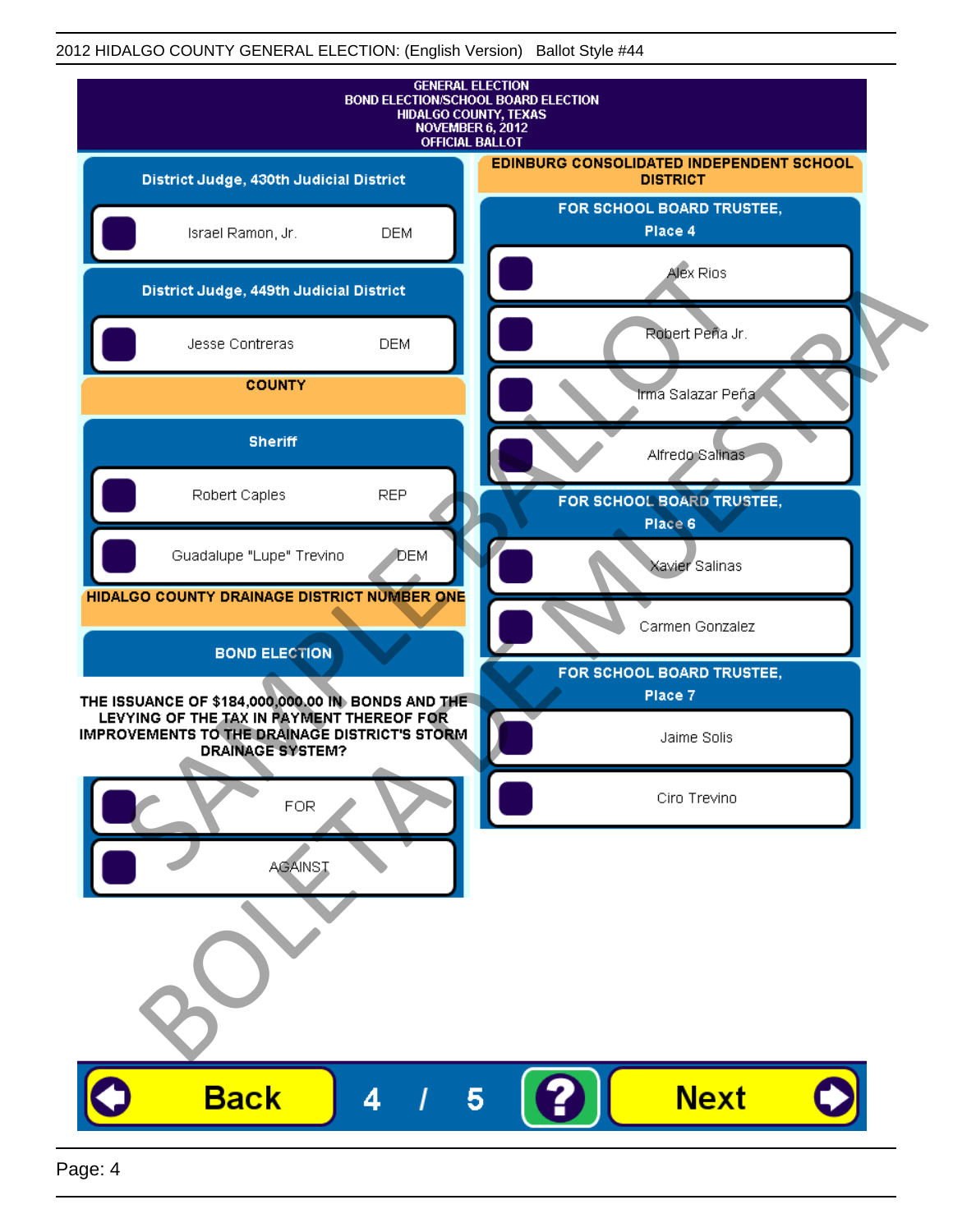# **GENERAL ELECTION** BOND ELECTIONSCHOOL BOARD ELECTION<br>HIDALGO COUNTY, TEXAS<br>NOVEMBER 6, 2012<br>OFFICIAL BALLOT

Review

#### UNOPPOSED CANDIDATES DECLARED ELECTED

Judge, County Court at Law No. 7 Sergio Valdez (DEM)

County Tax Assessor-Collector

Frame The Passe, Precinct No. 1<br>
County Commissioner, Precinct No. 1<br>
SC. Cutellar Jr. (DEM)<br>
County Commissioner, Precinct No. 2<br>
Ulastice of the Peace, Precinct No. 2<br>
Ulastice of the Peace, Precinct No. 2<br>
Robert M. "Bl County Commissioner, Precinat No. 1<br>
A County Commissioner, Precinat No. 3<br>
Use of the Peace, Precinat No. 3<br>
Use of the Peace, Precinat No. 1<br>
There is a precinc No. 2<br>
There is a precinc No. 2<br>
There is a precinc No. 2<br>

**Back** 

5

5

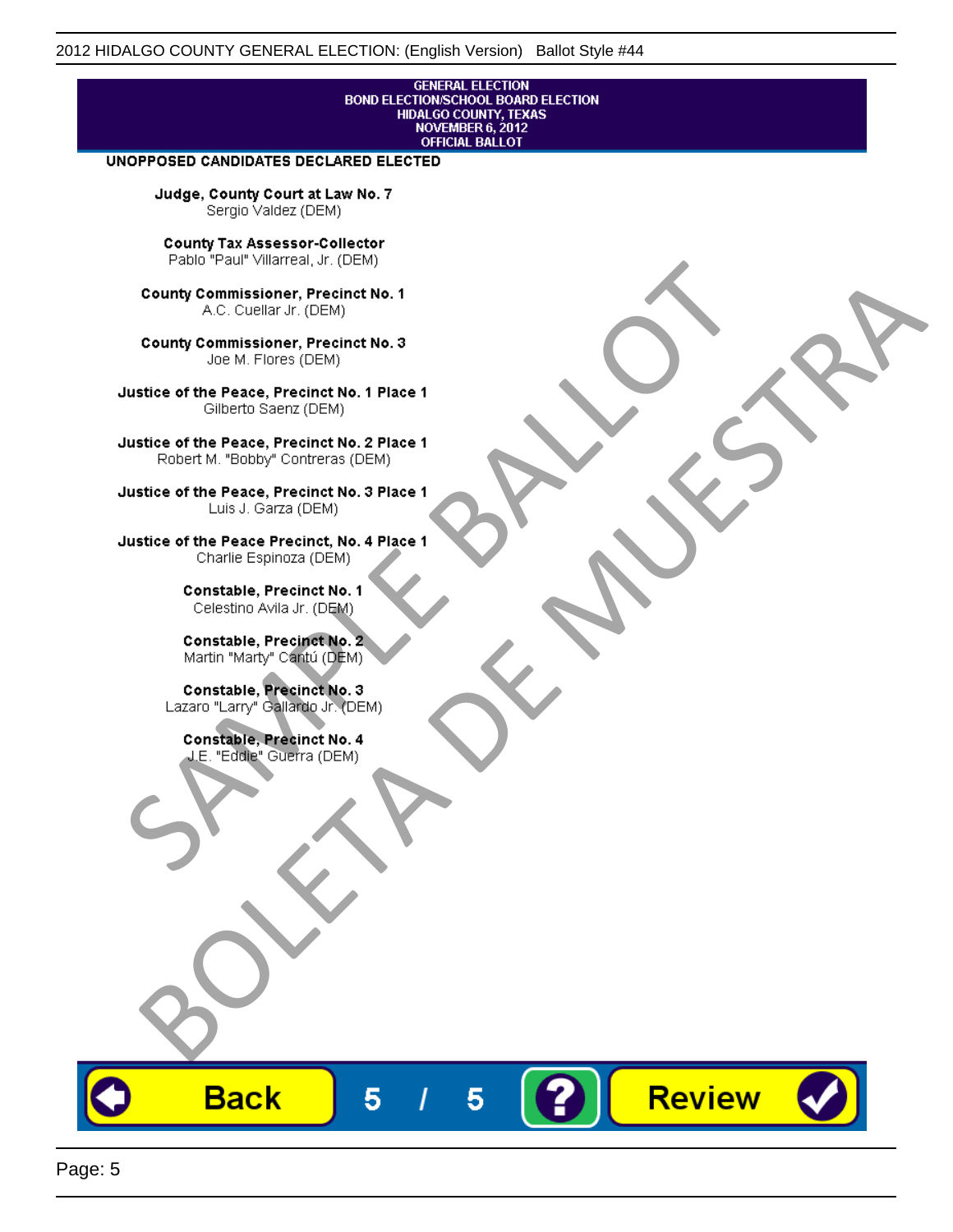## **Summary Ballot Instructions**

Press the candidate name or contest title to return to a contest.

Vote button will light up when

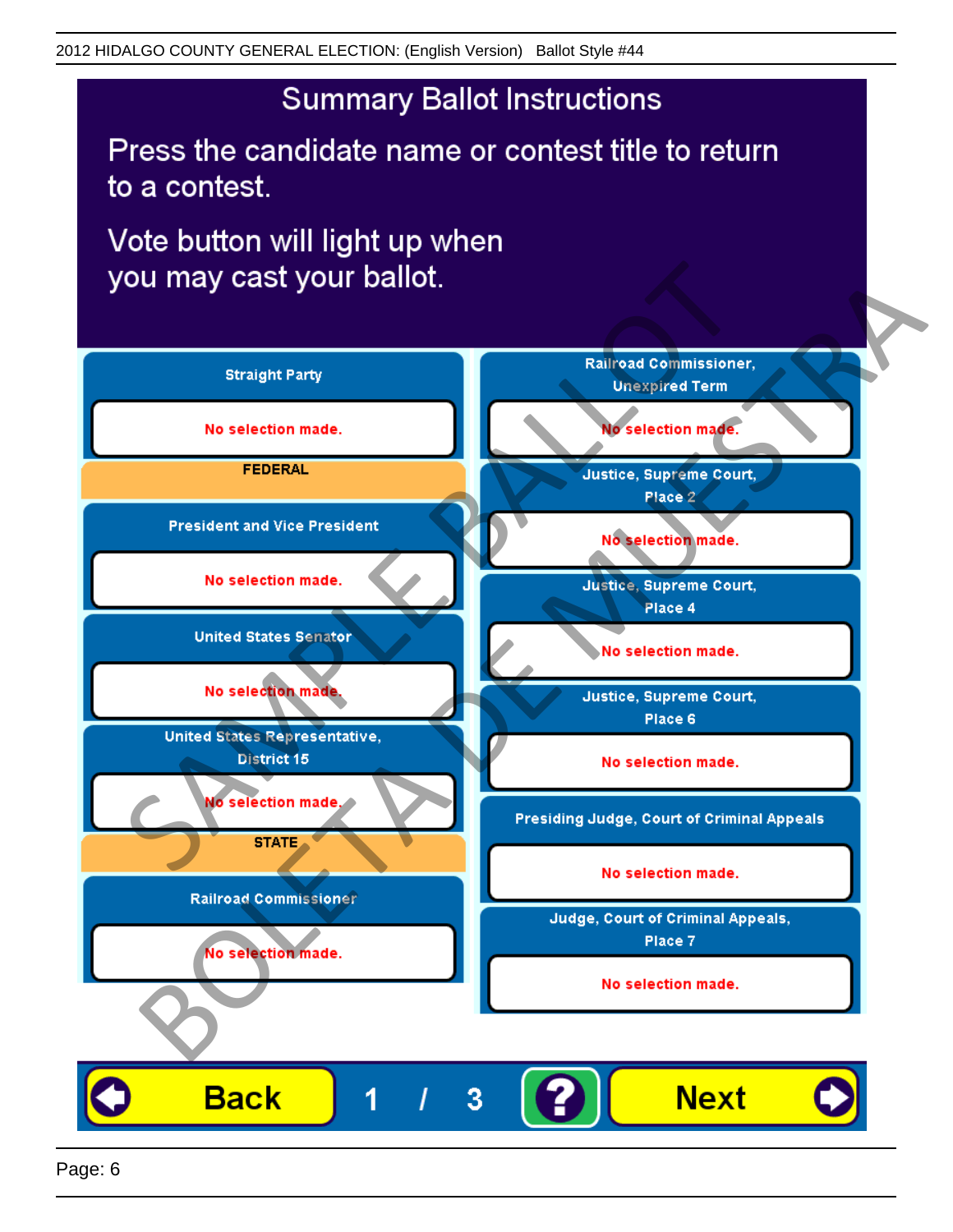## **Summary Ballot Instructions**

Press the candidate name or contest title to return to a contest.

Vote button will light up when